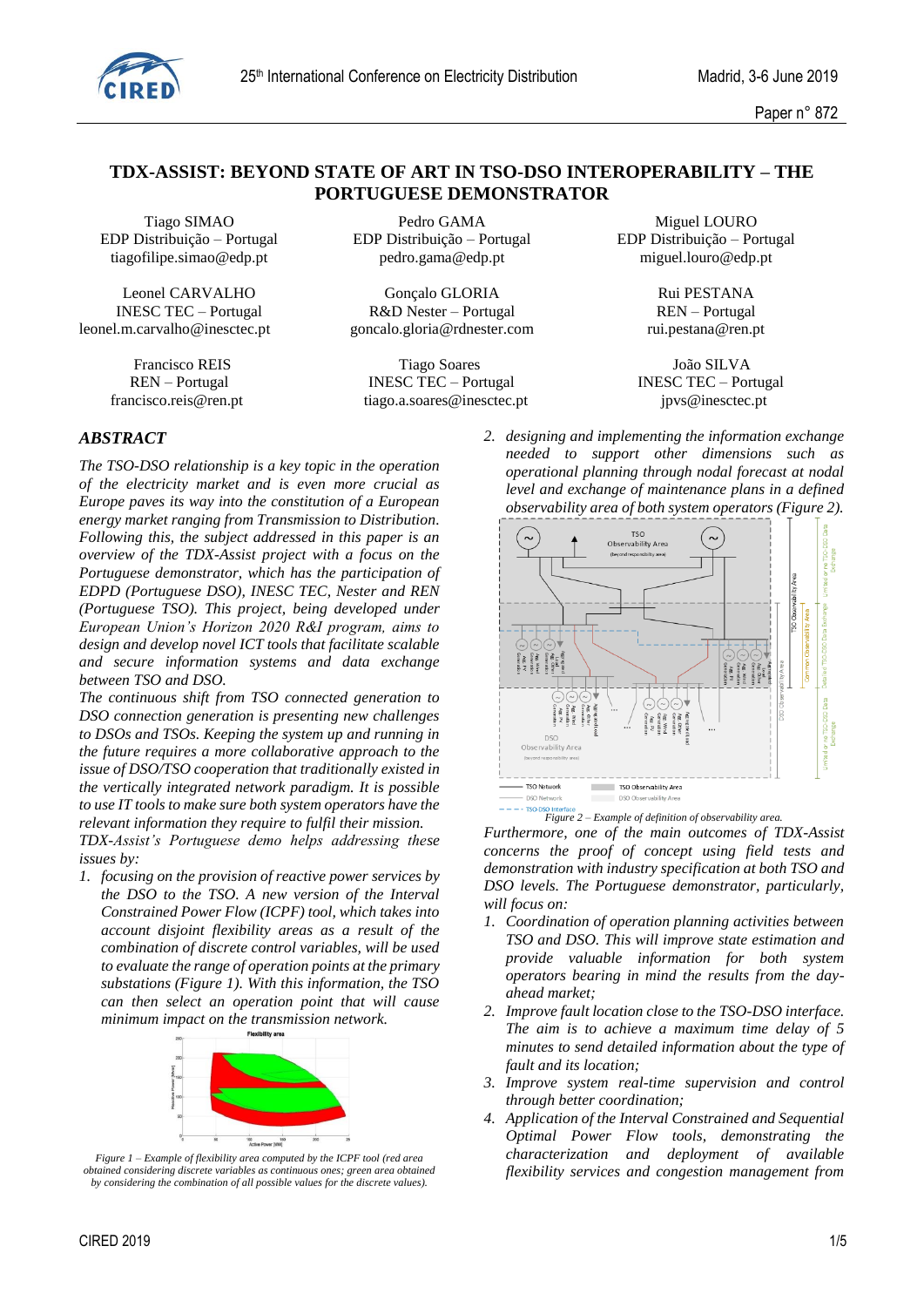

Paper n° 872

*two different networks.*

## **INTRODUCTION**

The electrical sector is experiencing a profound shift: on one side, consumers have started to become active market participants, either by taking on the role of prosumer or by engaging in Demand Side Response (DSR); on the other side, the distributed resources (DR) at the distribution level have experienced a significant increase in the generation mix. These trends are expected to continue and will necessitate a revision of the way TSOs and DSOs interact. TSOs and DSOs should encourage this paradigm shift by enhancing and reforming the way they interact with each other, and how they define their roles and responsibilities. Furthermore, an increasing number of European consumers (minimum 80% residential and non-residential) will have smart meters by  $2020<sup>1</sup>$  thus enabling a more digital energy system of the future. In the light of this fundamental change, and proactively, rules have to be defined, governance conceived, and systems reconsidered. Effective coordination between TSOs and DSOs in both real-time and operational planning becomes increasingly important to ensure cost efficient, sustainable and reliable system operation and to facilitate markets throughout Europe. Operating the electricity system closer to its limits translates into the need for smarter grids that require a more efficient exchange of information and data, achieving more frequent updates with less human effort.

## **TDX-Assist's main objectives**

The main aim of this project is to design and develop novel ICT tools and techniques that facilitate scalable and secure information systems and data exchange between TSOs and DSOs. The three main novel aspects of the ICT tools and techniques to be developed in TDX-Assist are: scalability – the tools and techniques will be able to deal with new users and increasingly larger volumes of information and data; security – the tools and techniques will ensure that overall system operation is protected against external threats and attacks; and interoperability – the information exchange and communications between the system operators will be based on existing and emerging international smart grid ICT standards.

## **HOW TDX-ASSIST DEMO PT ADDRESSES THE CHALLENGES**

The Portuguese demo focusses in: (i) demonstrating the characterization and deployment of available flexibility services and congestion management; (ii) evaluating the Portuguese TSO/DSO information exchange in terms of co-simulation and evaluation of different ICT traffic conditions.

## **Business Use Cases (BUC) and System Use Cases (SUC) of the Portuguese demo**

The interactions between the TSO and DSO along different timeframes lead to the identification and development of dedicated business use cases that are illustrated in the Figure 3.



*Figure 3 – TDX-Assist complete BUC's list.*

In our case a specific focus was given to the coordination of operational planning activities between TSO and DSO. This allows, amid others, to improve programming of networks operation as well as a better network representation based on available forecasts of the load and generation disaggregated by technology type (wind, PV, hydro, CHP, etc.).

For the implementation of the data exchange and its design one needs to consider the following steps illustrated in the Figure 4.



The key issues that need to be considered are: frequency on the data exchange, type of data, protocol to be used. In the PT demo, three main areas were addressed:

- 1. Exchange of short circuit power at the physical interface between TSO and DSO. This information is initially created by the TSO based on the recent market information, topology changes and sent to DSO to be complemented by the active contribution to the threephase short circuit current it may present at each interface bus. This involves 30' granularity for the next 24h and results in a pattern similar to a load diagram.
- 2. Forecast of generation at bus level in the observability area presented in a disaggregated manner by type of generation (ex.: wind; hydro) and type of market player (ex.: energy market; fixed tariff). This aggregated information for all the interconnection points (about 80 points for Portuguese network) will be provided by the DSO in a 15' sampling for a period up to 72 hours and updated each 24 hours.



3. Improve the fault location close to the TSO-DSO

in electricity, 30.11.2016

1

<sup>1</sup> European Commission, Proposal for a DIRECTIVE OF THE EUROPEAN PARLIAMENT AND OF THE COUNCIL on common rules for the internal market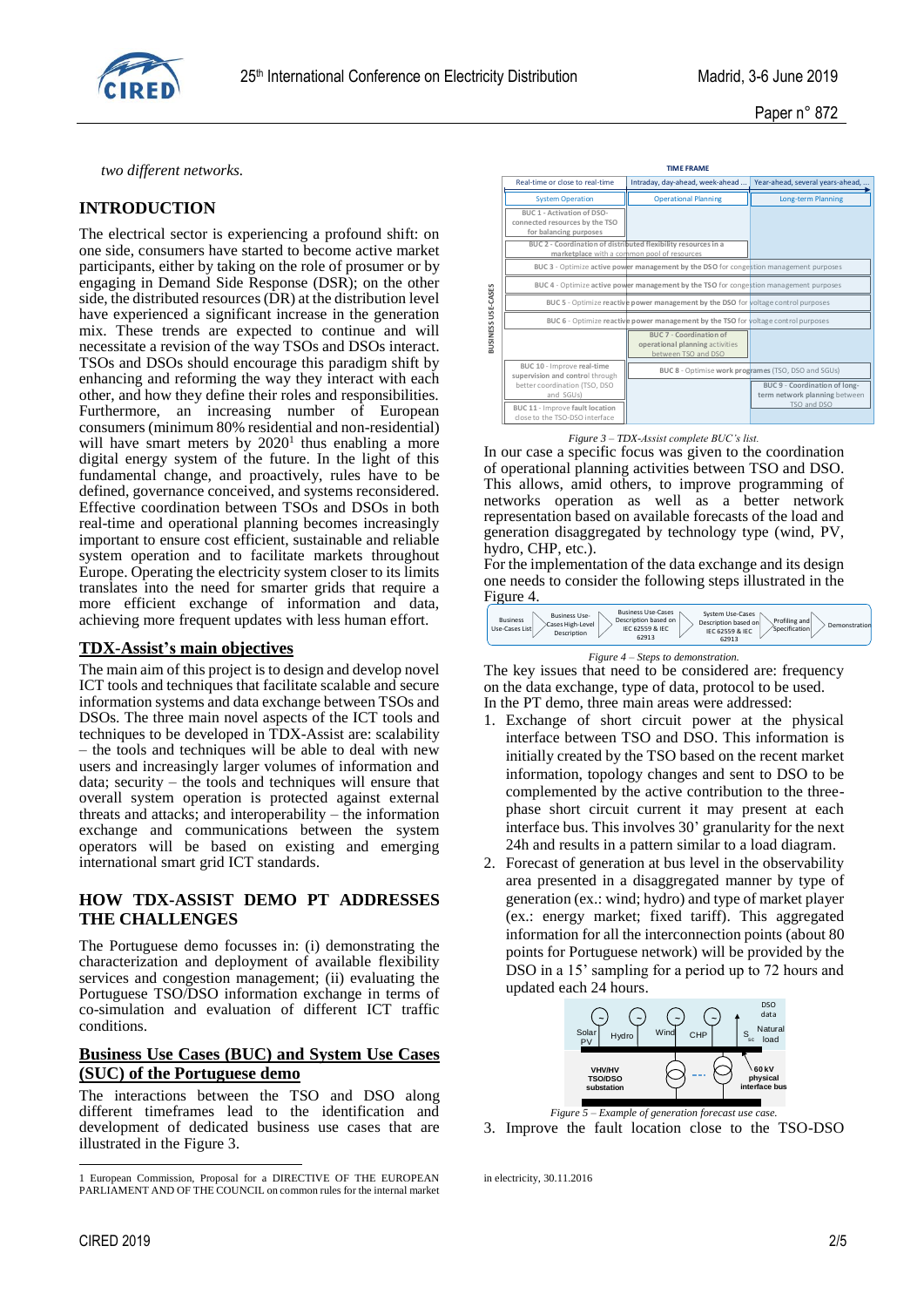

interface, concretely, the distribution lines owned and operated by the DSO that are directly connected to the transmission bays. The main objective is to start sending the information provided by the distance protections owned by the TSO to the DSO. The access to redundancy of measurements collected by distance protection devices at both ends of distribution lines is a DSO need in order to improve fault location accuracy. TSO exchanges in real-time the fault location data (impedance) with the DSO. Close to real time, the TSO will exchange with the DSO a report with additional information about the fault event and oscillographies details as well.

## **System's Architecture**

In order to allow the real-time exchange of information between REN and EDPD, a communication interface was implemented to establish a link between grid operators based on an Inter Control Centre Protocol (ICCP). The exchange of information includes real-time data concerning REN substations and EDPD substations, resulting in the visualization of the information exchanged through a real-time monitoring TSO/DSO interface.

SCADA systems of both TSO and DSO are connected to the ICCP system, allowing the visualization and analysis of real-time monitored and exchanged data between grid operators.



*Figure 6 – SCADA system connection between both REN and EDPD.* This connection is redundant at both TSO and DSO side with two independent servers (not represented in the Figure 6). SCADA system of both REN and EDPD receives data from different sources, such as generating and demand facilities, through Remote Terminal Units (RTUs). This architecture allows a high availability, low latency ICCP service between both companies.

For non-real-time exchange of information (forecast, oscillography, maintenance plans, short circuit levels), we adopted the use of the same communication interface/architecture segregated in different VLAN's (for security and confidentiality reasons), connecting the TDX-Assist servers on both sides. Those servers are responsible for collecting the needed information from the different systems and exchange data between both TSO and DSO.

## **Tools to support the SUC**

The tools have as main objective the improvement of cooperation between TSO-DSO through the facilitation of information and data exchange in different applications for purposes from operational planning to real-time operation. In the specific case of the Portuguese SUCs, the tools that will be tested are the SAFIR and SRAO for the fault location close to the TSO-DSO interface and a python API developed for the exchange of short-circuit levels. As mean of communication, depending on the SUC, will be used mainly the ICCP for real time information and Web-Services or SFTP for non-real time data.

About the tools that will be demonstrated for the improvement of the fault location, firstly, we have the

SRAO that is a system that automatically gathers the oscillographies from the TSO side.

SAFIR is an application, which is currently under development, for the analysis of incidents through oscillography records with potentialities in the behavioural analysis of the protection systems, with capacity to respond to all the specificities related with the systems installed in the REN substations. In addition, this application is able to carry out incident analysis, behaviour analysis, network and system modelling, monitoring and information gathering, and is capable of developing interfaces and other specific applications of systems already acquired by REN. The information gathered, treated and disseminated in a short time, about an event/incident at any point in the transmission grid, will allow faster and more objective interventions of the REN or EDPD teams. The information provided by SRAO related to the oscillographies registered are submitted to the EDPD via SFTP in COMTRADE format. The SAFIR will provide in real time to the DSO, via ICCP, the information about the location of the fault if that occurs on HV lines coming out from the TSO-DSO interface in order to allow the DSO to quickly identify the location of the fault. Close to real-time is provided a report to EDPD with additional information about the incident, sent via Web-Services.

For the demonstration of the exchange of short circuit levels at bay level it was developed an automated procedure to exchange this information that involves the PF calculation and the short circuit currents taking into consideration the contribution from the EHV and HV with 30' granularity for the next 24 hours. The accumulated contribution for the short circuit levels from the TSO side is then calculated and provided to the DSO via Web-Services. Then they can add the contribution from the active HV from the distribution side. Finally, the total short circuit level, with both contributions, can be shared between operators.

## **ADDITIONAL FUNCTIONALITIES TO BE DEMONSTRATED**

As stated before, one of the main goals of TDX-Assist project is to demonstrate advanced functionalities that enable higher levels of coordination between the TSO and the DSO in an environment of increasing renewable integration. Within the Portuguese demonstrator, improved versions of two tools, which have been firstly developed in the EvolvDSO project [1], will be used to support the operational planning of reactive power exchanges in the interface substations between the transmission and the distribution networks:

- New Interval Constrained Power Flow (ICPF);
- New Sequential Optimal Power Flow (SOPF);

The improvements on these two tools result from the limitations already identified in the EvolvDSO project, namely, the inclusion of discrete control actions (e.g. switched capacitor banks, on-load tap changers, etc.), renewable power uncertainty, and interdependencies in the TSO/DSO interface substations due to meshed connections in the distribution network.

These two tools are used sequentially to:

• decide the reactive power exchange in the TSO/DSO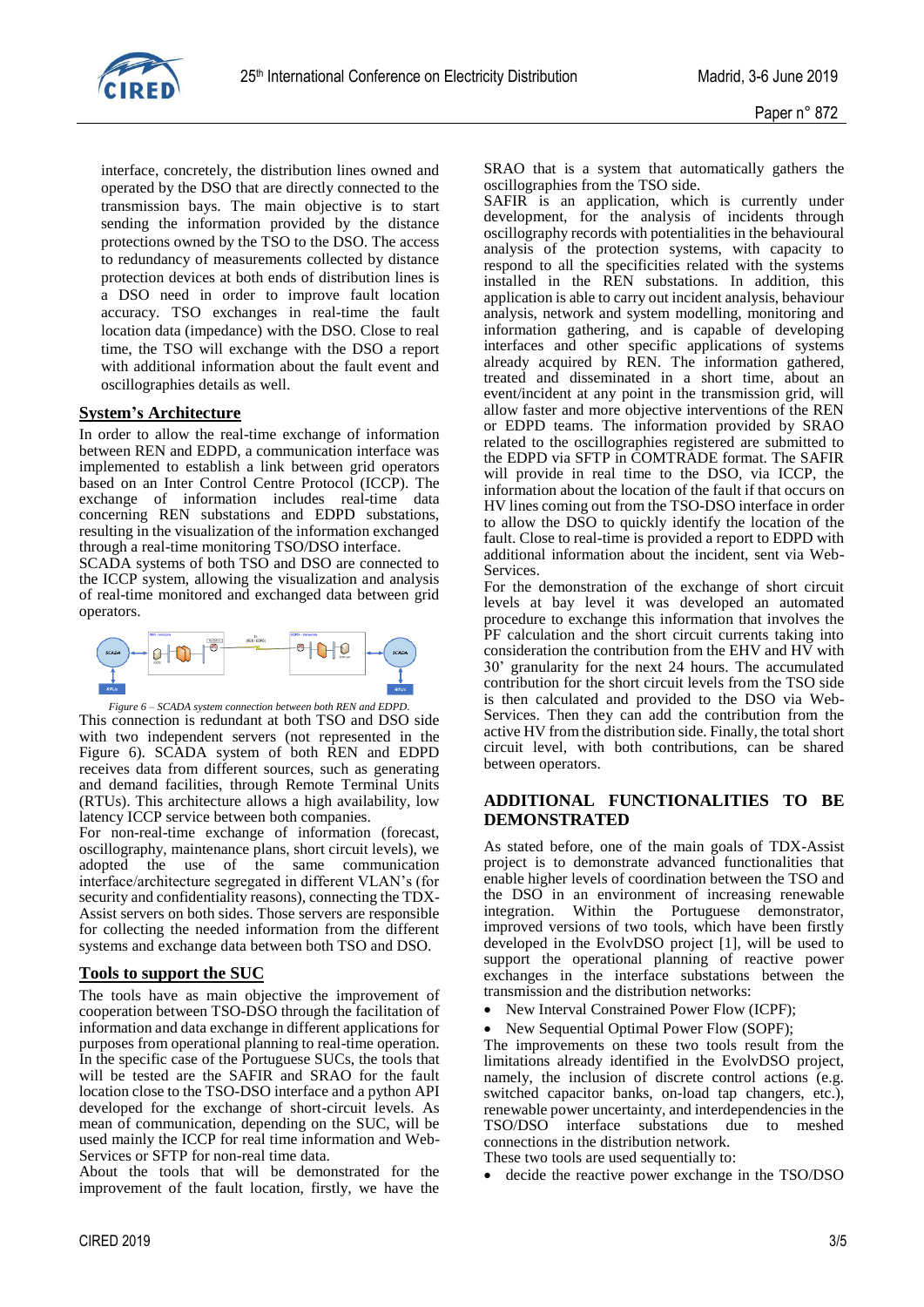

interface substations;

 contract reactive power reserve available in the distribution network to meet the planned exchange considering uncertainty in the distributed generation.

The New ICPF, which is based in the tool proposed in [2], builds reactive power flexibility maps (Figure 1) for the new 24 hours taking into account the distribution network limits (ampacity, voltage, etc.) and forecasts for the flexibility range available in each node. The reactive power flexibility maps, which are computed by the DSO, can be displayed for one interface substation of for pairs of substations. In the latter case, equivalent network models for the transmission network are required to include the electrical dependencies between adjacent interface substations. The use of equivalents for the transmission network is necessary to ensure the DSO has no access to TSO private data. The flexibility maps for the next 24 hours are sent to the TSO, which must select a profile for the reactive power exchange at the desired substations.

After agreeing on a pre-agreed 24-hour reactive power profile, the DSO runs the new SOPF tool to contract the optimal reactive power flexibility (e.g. capacitor banks, transformers with on-load tap changer (OLTC) ability, reactive power production in distributed generators, etc.) to meet the desired profile. Note that this optimization problem must include the uncertainty associated with the renewable power injection. To avoid prohibitively high simulation times, each period is optimized sequentially using the optimal value for the decision variables as an input for the next period. Hence, the New SOPF tool consists on running a two-stage stochastic reactive power management model (Figure 7) in each hour taking into account a representative set of scenarios for the distributed renewable generation, the reactive power flexibilities available, and the reactive power injection policies currently in force for the distribution network.



*Figure 7 – Two-stage optimization model embedded in the SOPF tool.* As an example, the reactive power policy for the distributed generation in Portugal is based on the sum of inductive and capacitive reactive energy produced by a generating unit in one single hour [3]. In practice, the reactive power depends on the tan  $\phi$ , which is a function of the active power injected by the generating units into the grid. The tan  $\phi$  varies according to the time of the day and must be met within a range of  $+/- 5\%$ , otherwise financial penalties are applied [9]. The output of the New

may need to operate the distribution system in expectation, ahead of the operating hour. More precisely, the optimal scheduling of the static equipment's (capacitor banks and transformers with OLTC) managed by the DSO, as well as the upward and downward reactive power flexibility that should be contracted to the distributed generation to maintain the reactive power profile agreed with the TSO. It's worth mentioning that the active power generation of the DER is previously dispatched, which means that the New SOPF will use the reactive power flexibility to guarantee the reactive power profile required by the TSO. Curtailment of active power from DER is allowed, but highly penalized, limiting the flexibility from DER.

SOPF tool is the amount and type of flexibility the DSO

# **EXPECTED RESULTS**

#### **Expected Demo results**

Both EDPD and REN aim to fulfil the purpose of the TDX-Assist project which is to develop a framework that allows for an exchange of important information between DSO and TSO.

REN will receive most need forecasting information regarding the real load and generation at the distribution network. This will allow the TSO to have important information for carrying out balancing operations and restoration in case of an outage. Restoration is more complex in a distribution network with high DG penetration because the generation will take more time to connect than the load.

On the other hand, EDPD will receive fault location data which is of crucial importance for field teams trying to locate faults in sometimes difficult circumstances thus minimizing outage times to clients. Furthermore, the upstream short-circuit current at the interconnection point will allow for more accurate short-circuit calculation further downstream but also for more accurate power flow calculation.

#### **ICPF results**

As previously mentioned, the New ICPF and the New SOPF tools are currently under development. However, the new sequential SOPF has already been tested for academic distribution network considering the Portuguese policies for reactive power generation [3]. For this purpose, a 11kV distribution network with 37 buses connected to the high voltage network through two power transformers of 10 MVA each was considered. This network supplies 1908 consumers of which 1850 are domestic consumers, 2 industries, 50 commercial stores and 6 service buildings [4]. Consumption characteristics and profiles of each type of consumer and by bus were taken from [5]. The network contains distributed energy resources, namely combined heat and power (CHP) and wind power plants. Generators data is available on [6], where scenarios of wind power generation can be found in [7], [8]. In addition, the study has been modelled considering the Portuguese policies for reactive power generation. Thus, the reactive power production of all DER must be within the limits imposed by the legislation [9]. More precisely, renewable power producers have a tan  $\phi$  equal to 0 in off-peak hours, and tan  $\phi$  equal to 0.3 in peak hours, with allowable variation of +/-5% [9].